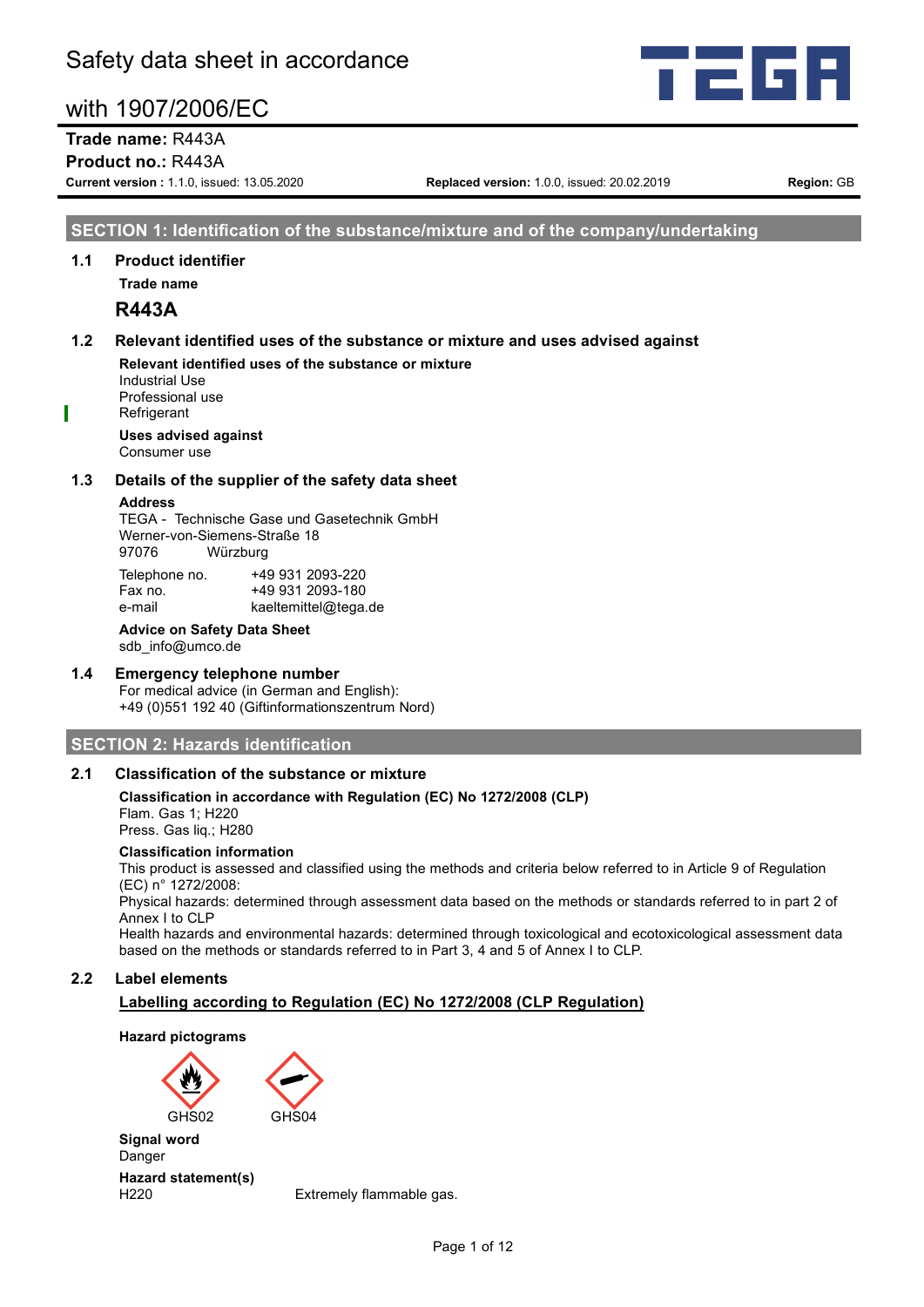#### **Trade name:** R443A

#### **Product no.:** R443A

**Current version :** 1.1.0, issued: 13.05.2020 **Replaced version:** 1.0.0, issued: 20.02.2019 **Region:** GB

368

| H <sub>280</sub>                  | Contains gas under pressure; may explode if heated.                                               |
|-----------------------------------|---------------------------------------------------------------------------------------------------|
| <b>Precautionary statement(s)</b> |                                                                                                   |
| P <sub>210</sub>                  | Keep away from heat, hot surfaces, sparks, open flames and other ignition sources. No<br>smoking. |
| P377                              | Leaking gas fire: Do not extinguish, unless leak can be stopped safely.                           |
| P381                              | In case of leakage, eliminate all ignition sources.                                               |
| P403                              | Store in a well-ventilated place.                                                                 |
| Atlana historiada                 |                                                                                                   |

#### **2.3 Other hazards**

Contact with the liquid can cause cold burns or frostbite.

PBT assessment

The components of this product are not considered to be a PBT.

vPvB assessment

The components of this product are not considered to be a vPvB.

#### **SECTION 3: Composition/information on ingredients**

#### **3.1 Substances**

Not applicable. The product is not a substance.

#### **3.2 Mixtures**

#### **Hazardous ingredients**

| <b>No</b> | <b>Substance name</b>                                                   |                                     | <b>Additional information</b> |                      |       |      |  |
|-----------|-------------------------------------------------------------------------|-------------------------------------|-------------------------------|----------------------|-------|------|--|
|           | CAS / EC / Index /                                                      | Classification (EC) 1272/2008 (CLP) |                               | <b>Concentration</b> |       | $\%$ |  |
|           | <b>REACH no</b>                                                         |                                     |                               |                      |       |      |  |
|           | propene                                                                 |                                     |                               |                      |       |      |  |
|           | $115 - 07 - 1$                                                          | Flam. Gas 1; H220                   | $>=$                          | $50.00 - 5$          | 70.00 | Vol% |  |
|           | 204-062-1                                                               | Press. Gas lig.; H280               |                               |                      |       |      |  |
|           | 601-011-00-9                                                            |                                     |                               |                      |       |      |  |
|           | 01-2119447103-50                                                        |                                     |                               |                      |       |      |  |
| 2         | propane                                                                 |                                     |                               |                      |       |      |  |
|           | 74-98-6                                                                 | Flam. Gas 1; H220                   | $>=$                          | $25.00 - c$          | 50.00 | Vol% |  |
|           | 200-827-9                                                               | Press. Gas lig.; H280               |                               |                      |       |      |  |
|           | 601-003-00-5                                                            |                                     |                               |                      |       |      |  |
|           | 01-2119486944-21                                                        |                                     |                               |                      |       |      |  |
| 3         | isobutane                                                               |                                     |                               |                      |       |      |  |
|           | 75-28-5                                                                 | Flam. Gas 1; H220                   | $>=$                          | $5.00 - <$           | 10.00 | Vol% |  |
|           | 200-857-2                                                               | Press. Gas lig.; H280               |                               |                      |       |      |  |
|           | 601-004-00-0                                                            |                                     |                               |                      |       |      |  |
|           | 01-2119485395-27                                                        |                                     |                               |                      |       |      |  |
|           | Ealt Tard for all the beases and Ethiopian and a state as a state of AA |                                     |                               |                      |       |      |  |

Full Text for all H-phrases and EUH-phrases: pls. see section 16

| <b>No</b> | <b>Note</b> | <b>Specific concentration limits</b> | <b>M-factor</b><br>(acute) | <b>M-factor</b><br>(chronic) |
|-----------|-------------|--------------------------------------|----------------------------|------------------------------|
|           |             |                                      |                            |                              |
|           |             |                                      | -                          |                              |
|           | U.          |                                      | -                          | $\overline{\phantom{a}}$     |
|           |             |                                      |                            |                              |

Full text for the notes: pls. see section 16 "Notes relating to the identification, classification and labelling of substances ((EC) No 1272/2008, Annex VI)".

#### **SECTION 4: First aid measures**

#### **4.1 Description of first aid measures**

#### **General information**

In high concentrations may cause asphyxiation. Symptoms may include loss of mobility/consciousness. Victim may not be aware of asphyxiation. Remove affected person from danger area, lay him down. Seek medical advice immediately.

#### **After inhalation**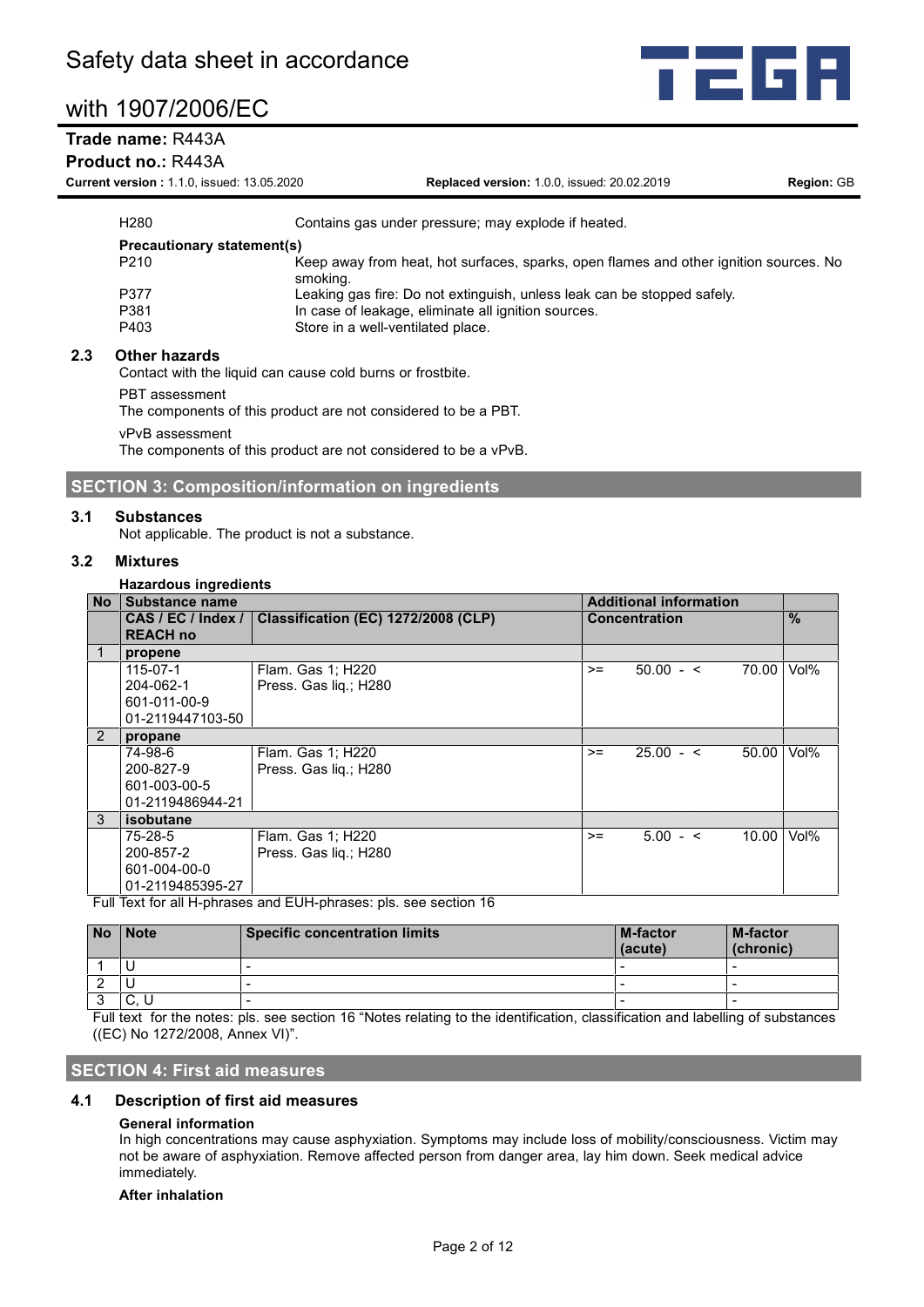

#### **Trade name:** R443A

#### **Product no.:** R443A

**Current version :** 1.1.0, issued: 13.05.2020 **Replaced version:** 1.0.0, issued: 20.02.2019 **Region:** GB

Remove affected persons from dangerous area by observing suitable respiratory protection measures. Ensure supply of fresh air. Irregular breathing/no breathing: artificial respiration. Call a doctor immediately.

#### **After skin contact**

In case of contact with skin wash off immediately with soap and water. In case of frostbite, rinse with plenty of water. Do not remove clothing.

#### **After eye contact**

Remove contact lenses. Rinse eye thoroughly under running water keeping eyelids wide open and protecting the unaffected eye (at least 10 to 15 minutes).

#### **After ingestion**

Rinse mouth thoroughly with water. Do not induce vomiting. Never give anything by mouth to an unconscious person.

#### **4.2 Most important symptoms and effects, both acute and delayed**

#### **Symptoms**

Shortness of breath; Frostbite; respiratory arrest. Unconsciousness

#### **4.3 Indication of any immediate medical attention and special treatment needed** Treat symptomatically.

#### **SECTION 5: Firefighting measures**

#### **5.1 Extinguishing media**

#### **Suitable extinguishing media**

Extinguishing powder; Water spray jet; Water mist; Foam

#### **Unsuitable extinguishing media**

High power water jet; Carbon dioxide

#### **5.2 Special hazards arising from the substance or mixture**

In the event of fire, the following can be released: Carbon monoxide and carbon dioxide; May explode if exposed to heat. Liquefied gas: Spilled liquid can cause cold burns. This gas is heavier than air and may accumulate in low areas.

#### **5.3 Advice for firefighters**

Use self-contained breathing apparatus. Wear full protective suit. Containers close to fire should be transferred to a safe place. Cool closed containers exposed to fire with water. Pressure increase, bursting and explosion hazard during heating. Fire residues and contaminated firefighting water must be disposed of in accordance with the local regulations.

#### **SECTION 6: Accidental release measures**

#### **6.1 Personal precautions, protective equipment and emergency procedures**

#### **For non-emergency personnel**

Refer to protective measures listed in sections 7 and 8. Ensure adequate ventilation. Keep away from ignition sources. Do not breathe gas. Cordon and mark contaminated area. Remove persons to safety. Risk of explosion.

#### **For emergency responders**

No data available. Personal protective equipment (PPE) - see Section 8.

#### **6.2 Environmental precautions**

Avoid release in the environment. Suppress gases/vapours/mists with water spray jet.

#### **6.3 Methods and material for containment and cleaning up**

Ensure adequate ventilation. Dispose of absorbed material in accordance with the regulations.

#### **6.4 Reference to other sections**

Information regarding safe handling, see chapter 7. Information regarding personal protective measures, see chapter 8. Information regarding waste disposal, see chapter 13.

#### **SECTION 7: Handling and storage**

#### **7.1 Precautions for safe handling**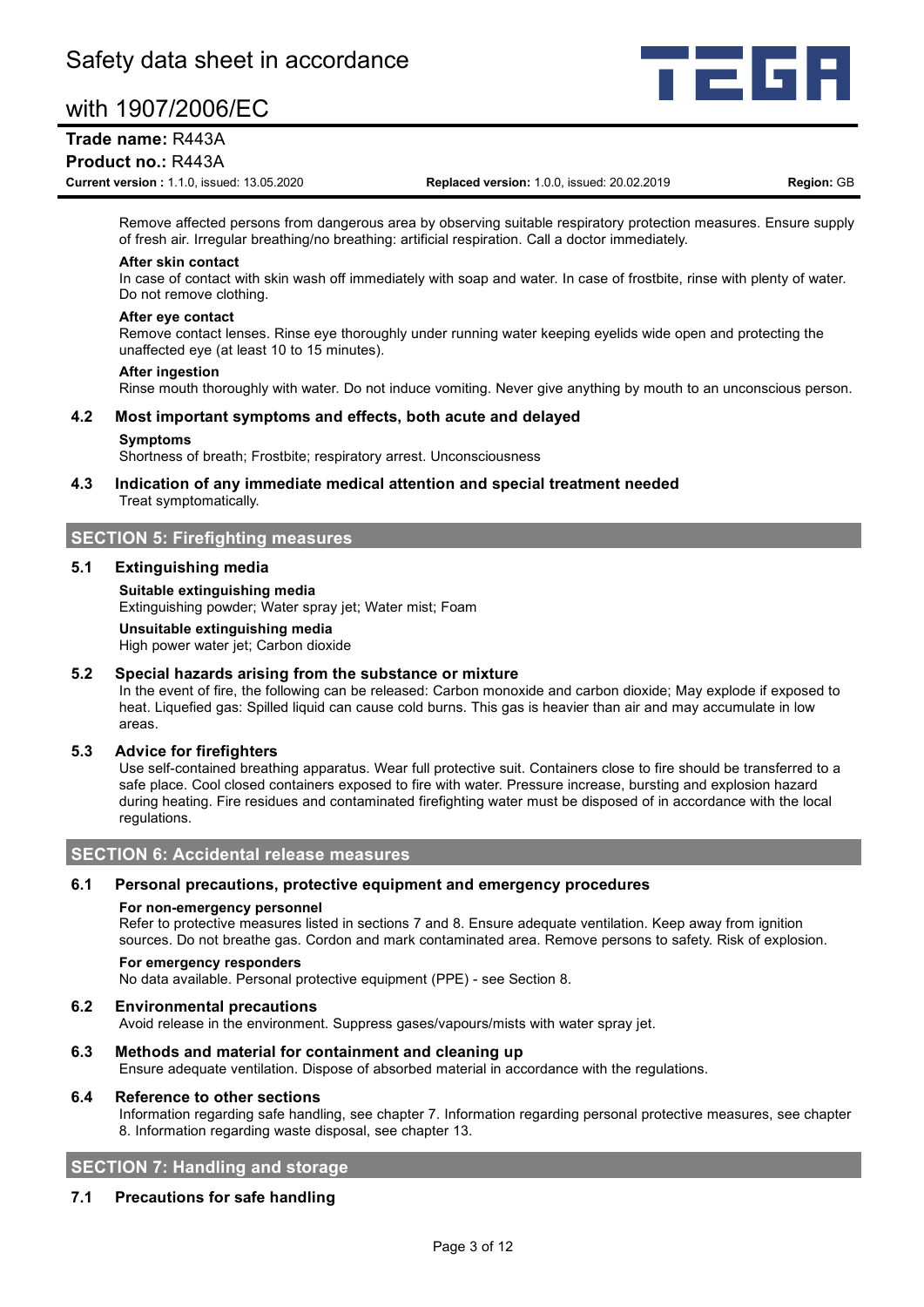#### **Trade name:** R443A

**Product no.:** R443A

**Current version :** 1.1.0, issued: 13.05.2020 **Replaced version:** 1.0.0, issued: 20.02.2019 **Region:** GB

FG

#### **Advice on safe handling**

Only qualified and trained persons are authorised to handle. Provide good ventilation at the work area (local exhaust ventilation, if necessary). To be used only according to instructions for use. Do not pressurize, cut, weld, braze, solder, drill, grind, or expose containers heat or sources of ignition. In case of accidental release: danger due to low temperature of the liquid product. The product should only be used in areas from which all naked lights and other sources of ignition have been excluded. Prevent the creation of flammable or explosive concentrations of vapour in air and avoid vapour concentration higher than the occupational exposure limits. Pressurized container: protect from sunlight and do not expose to temperatures exceeding 50 °C. Do not pierce or burn, even after use. Comply with the health and safety at work laws.

#### **General protective and hygiene measures**

Wash hands before breaks and after work. Do not inhale gases. Do not eat, drink or smoke during work time. Keep away from foodstuffs and beverages. Have emergency shower available.

#### **Advice on protection against fire and explosion**

Vapours can form an explosive mixture with air. Isolate from sources of heat, sparks and open flame. Take precautionary measures against electrostatic loading (earthing necessary during loading operations). Use explosionproof equipment/fittings and non-sparking tools. Electrical equipment should be protected to the appropriate standard.

#### **7.2 Conditions for safe storage, including any incompatibilities**

#### **Technical measures and storage conditions**

Keep container tightly closed in a cool, well-ventilated place, open and handle carefully. Protect from heat and direct sunlight.

#### **Recommended storage temperature**

Value **CONFIDENT CONFIDENT CONFIDENT** CONFIDENT CONFIDENT CONFIDENT CONFIDENT CONFIDENTIAL CONFIDENT CONFIDENTI

#### **Requirements for storage rooms and vessels**

Containers which are opened must be carefully closed and kept upright to prevent leakage. Always keep in containers of same material as the original.

#### **Incompatible products**

Do not store together with: combustible materials; oxidizing agents; oxidizing substances; spontaneously combusting substances; explosive substances

#### **7.3 Specific end use(s)**

No data available.

#### **SECTION 8: Exposure controls/personal protection**

#### **8.1 Control parameters**

No parameters available for monitoring.

#### **8.2 Exposure controls**

#### **Appropriate engineering controls**

Ensure adequate ventilation, local exhaust at the work station if necessary. If these are not sufficient to maintain concentrations of particulates and solvent vapour below the OEL, suitable respiratory protection must be worn.

#### **Personal protective equipment**

#### **Respiratory protection**

Self-contained breathing apparatus. In case of insufficient ventilation or long-term effect use breathing apparatus. Respiratory filter (gas) : <br>AX

#### **Eye / face protection**

Tightly fitting safety glasses (EN 166).

#### **Hand protection**

Low-temperature-resistant gloves (EN 511). Sufficient protection is given wearing suitable protective gloves checked according to i.e. EN 374, in the event of risk of skin contact with the product. Before use, the protective gloves should be tested in any case for its specific work-station suitability (i.e. mechanical resistance, product compatibility and antistatic properties). Adhere to the manufacturer's instructions and information relating to the use, storage, care and replacement of protective gloves. Protective gloves shall be replaced immediately when physically damaged or worn. Design operations thus to avoid permanent use of protective gloves.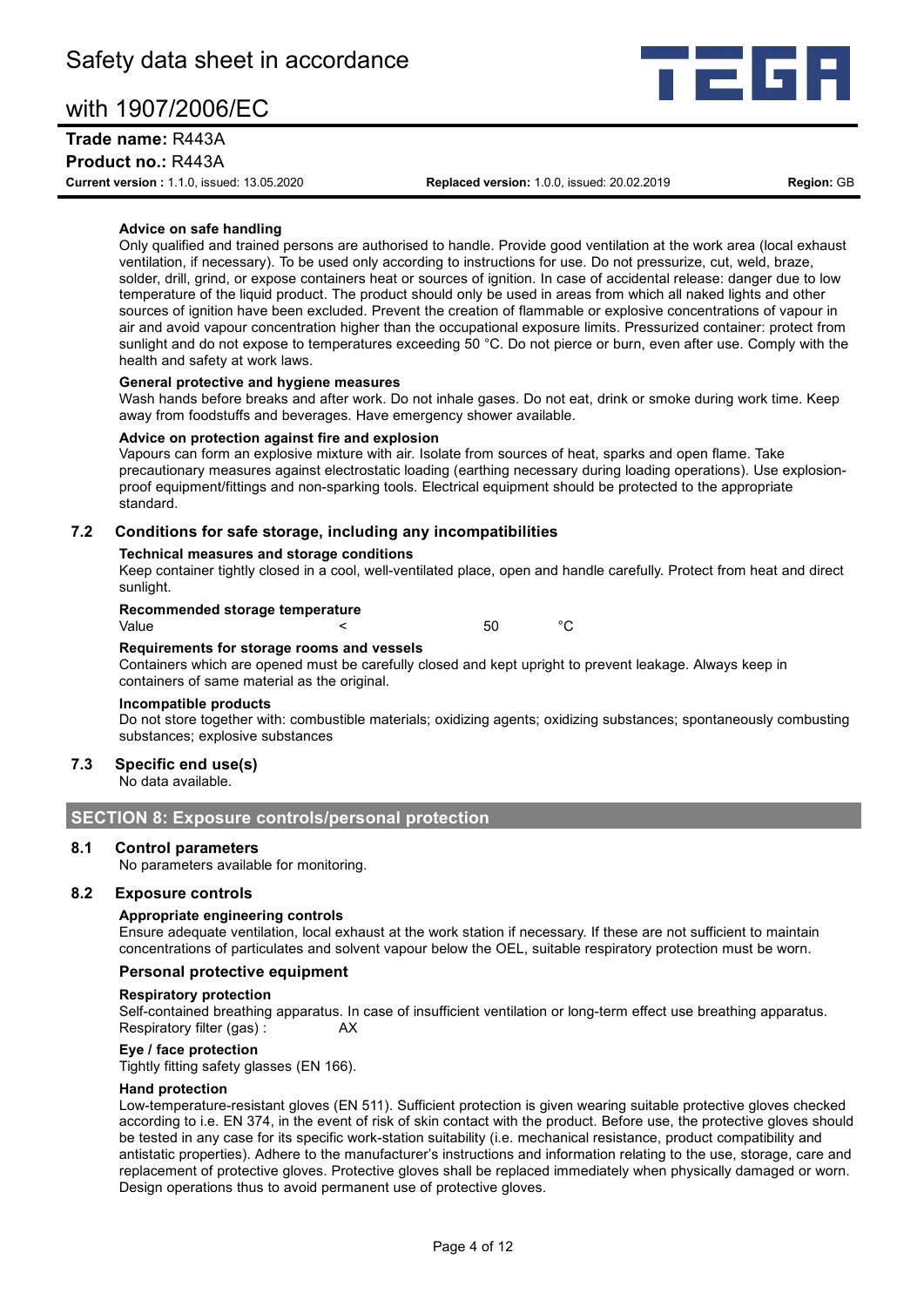

#### **Trade name:** R443A

#### **Product no.:** R443A

**Current version :** 1.1.0, issued: 13.05.2020 **Replaced version:** 1.0.0, issued: 20.02.2019 **Region:** GB

#### **Other**

Chemical-resistant work clothes. Fire-resistant antistatic protective clothing. Protective shoes.

**Environmental exposure controls**

No data available.

### **SECTION 9: Physical and chemical properties**

#### **9.1 Information on basic physical and chemical properties**

| <b>Form/Colour</b>                                                 |                         |
|--------------------------------------------------------------------|-------------------------|
| liquified gas                                                      |                         |
| colourless                                                         |                         |
| <b>Odour</b>                                                       |                         |
| almost odourless                                                   |                         |
| <b>Odour threshold</b>                                             |                         |
| No data available                                                  |                         |
|                                                                    |                         |
| pH value<br>No data available                                      |                         |
|                                                                    |                         |
| Boiling point / boiling range                                      |                         |
| No data available                                                  |                         |
| Melting point / melting range                                      |                         |
| No data available                                                  |                         |
| Decomposition point / decomposition range                          |                         |
| No data available                                                  |                         |
| <b>Flash point</b>                                                 |                         |
| No data available                                                  |                         |
|                                                                    |                         |
| <b>Auto-ignition temperature</b><br>No data available              |                         |
|                                                                    |                         |
| <b>Oxidising properties</b>                                        |                         |
| No data available                                                  |                         |
| <b>Explosive properties</b>                                        |                         |
| No data available                                                  |                         |
| <b>Flammability (solid, gas)</b>                                   |                         |
| highly flammable                                                   |                         |
| Source                                                             | Analogous               |
| Lower flammability or explosive limits                             |                         |
| No data available                                                  |                         |
|                                                                    |                         |
| <b>Upper flammability or explosive limits</b><br>No data available |                         |
|                                                                    |                         |
| Vapour pressure                                                    |                         |
| No data available                                                  |                         |
| <b>Vapour density</b>                                              |                         |
| Value                                                              | 1,53                    |
| Reference temperature                                              | $^{\circ}{\rm C}$<br>15 |
| Source                                                             | supplier<br>$Air = 1$   |
| Comments                                                           |                         |
| <b>Evaporation rate</b>                                            |                         |
| No data available                                                  |                         |
| <b>Relative density</b>                                            |                         |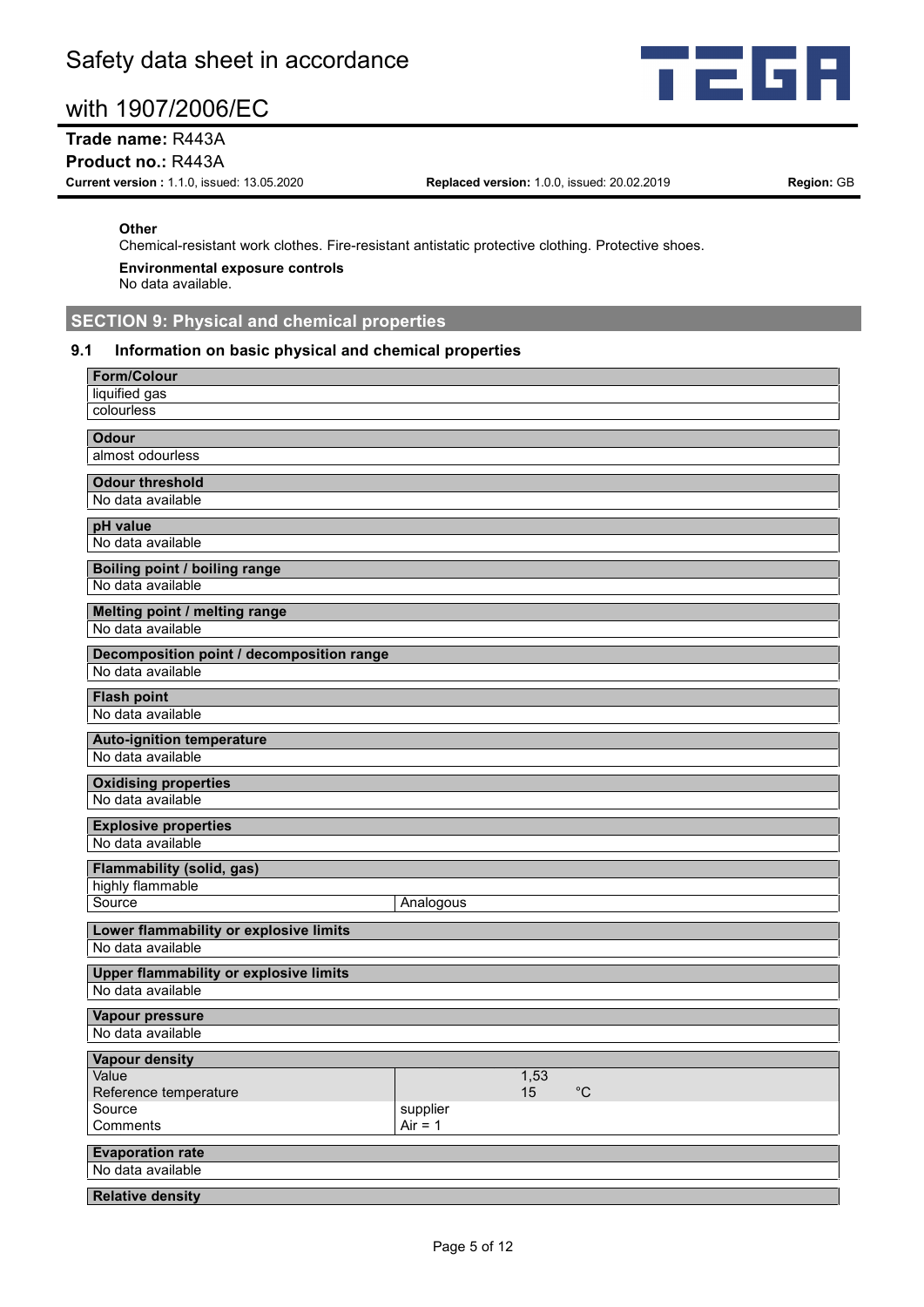

#### **Trade name:** R443A

#### **Product no.:** R443A

**Current version :** 1.1.0, issued: 13.05.2020 **Replaced version:** 1.0.0, issued: 20.02.2019 **Region:** GB

| No data available                      |  |                 |               |      |              |  |
|----------------------------------------|--|-----------------|---------------|------|--------------|--|
| <b>Density</b>                         |  |                 |               |      |              |  |
| No data available                      |  |                 |               |      |              |  |
| Solubility in water                    |  |                 |               |      |              |  |
| No data available                      |  |                 |               |      |              |  |
| Solubility(ies)                        |  |                 |               |      |              |  |
| No data available                      |  |                 |               |      |              |  |
| Partition coefficient: n-octanol/water |  |                 |               |      |              |  |
| Substance name<br><b>No</b>            |  |                 | CAS no.       |      | EC no.       |  |
| 1<br>propene                           |  |                 | 115-07-1      |      | 204-062-1    |  |
| log Pow                                |  |                 |               | 1.77 |              |  |
| Reference temperature                  |  |                 |               | 20   | $^{\circ}$ C |  |
| with reference to                      |  | pH <sub>7</sub> |               |      |              |  |
| Source                                 |  | <b>ECHA</b>     |               |      |              |  |
| 2 <sub>2</sub><br>propane              |  |                 | 74-98-6       |      | 200-827-9    |  |
| log Pow                                |  | appr.           |               | 1.8  |              |  |
| Method                                 |  | QSAR            |               |      |              |  |
| Source                                 |  | <b>ECHA</b>     |               |      |              |  |
| $\mathbf{3}$<br>isobutane              |  |                 | $75 - 28 - 5$ |      | 200-857-2    |  |
| log Pow                                |  |                 |               | 2.80 |              |  |
| Reference temperature                  |  |                 |               | 20   | $^{\circ}$ C |  |
| with reference to                      |  | pH <sub>7</sub> |               |      |              |  |
| Source                                 |  | <b>ECHA</b>     |               |      |              |  |
|                                        |  |                 |               |      |              |  |
| <b>Viscosity</b>                       |  |                 |               |      |              |  |

No data available

#### **9.2 Other information**

**Other information** No data available.

#### **SECTION 10: Stability and reactivity**

#### **10.1 Reactivity**

Dangerous reactions are not expected if the product is handled according to its intended use.

#### **10.2 Chemical stability**

Stable under recommended storage and handling conditions (See section 7).

#### **10.3 Possibility of hazardous reactions**

May ignite when exposed to strong oxydising agents. Risk of formation of explosive gas mixtures in air.

#### **10.4 Conditions to avoid**

T > 48 °C; Heat, naked flames and other ignition sources.

#### **10.5 Incompatible materials** Oxidizing agents; humidity

### **10.6 Hazardous decomposition products**

None, if handled according to intended use.

#### **SECTION 11: Toxicological information**

#### **11.1 Information on toxicological effects**

**Acute oral toxicity**

No data available

#### **Acute dermal toxicity**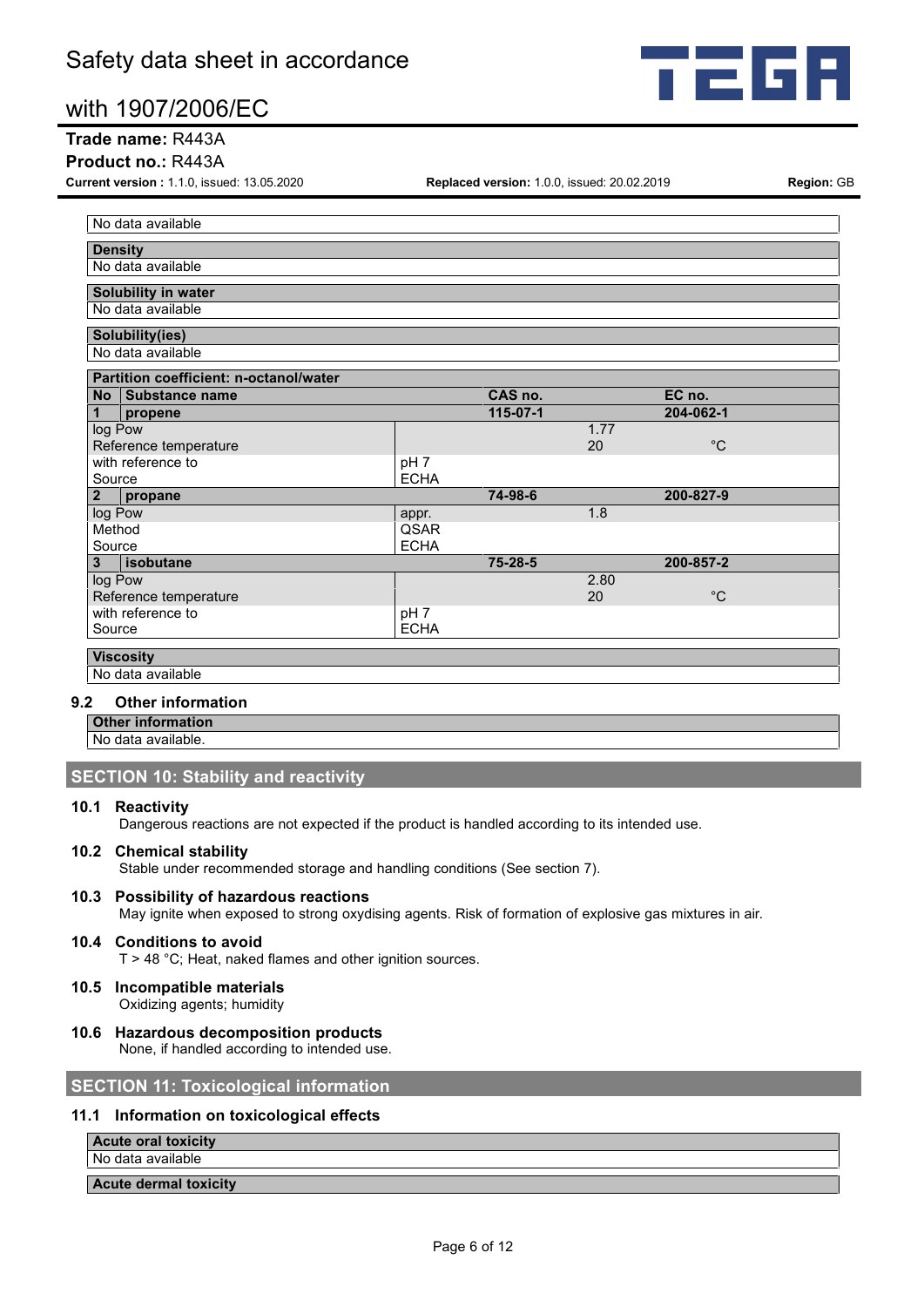

#### **Trade name:** R443A

**Product no.:** R443A

**Current version :** 1.1.0, issued: 13.05.2020 **Replaced version:** 1.0.0, issued: 20.02.2019 **Region:** GB

| No data available                                        |                                                                                    |                     |
|----------------------------------------------------------|------------------------------------------------------------------------------------|---------------------|
| <b>Acute inhalational toxicity</b>                       |                                                                                    |                     |
| No Substance name                                        | CAS no.                                                                            | EC no.              |
| $\mathbf 1$<br>propane                                   | 74-98-6                                                                            | 200-827-9           |
| <b>LC50</b>                                              | $\geq$<br>800000                                                                   | ppmV                |
| Duration of exposure                                     | 0.25                                                                               | h.                  |
| State of aggregation                                     | Gas                                                                                |                     |
| Species                                                  | rat                                                                                |                     |
| Source                                                   | <b>ECHA</b>                                                                        |                     |
| Evaluation/classification<br>l isobutane<br>$\mathbf{2}$ | Based on available data, the classification criteria are not met.<br>$75 - 28 - 5$ | 200-857-2           |
| <b>LC50</b>                                              | 520400                                                                             | ppmV                |
| Duration of exposure                                     | 2                                                                                  | h.                  |
| State of aggregation                                     | Gas                                                                                |                     |
| Species                                                  | mouse                                                                              |                     |
| Source                                                   | <b>ECHA</b>                                                                        |                     |
| Evaluation/classification                                | Based on available data, the classification criteria are not met.                  |                     |
| <b>Skin corrosion/irritation</b>                         |                                                                                    |                     |
| No data available                                        |                                                                                    |                     |
| Serious eye damage/irritation                            |                                                                                    |                     |
| No data available                                        |                                                                                    |                     |
| Respiratory or skin sensitisation                        |                                                                                    |                     |
| No data available                                        |                                                                                    |                     |
| Germ cell mutagenicity                                   |                                                                                    |                     |
| No Substance name                                        | CAS no.                                                                            | EC no.              |
| $\mathbf{1}$<br>propene                                  | 115-07-1                                                                           | $204 - 062 - 1$     |
| Source                                                   | <b>ECHA</b>                                                                        |                     |
| Evaluation/classification                                | Based on available data, the classification criteria are not met.                  |                     |
| $\mathbf{2}$<br>propane                                  | 74-98-6                                                                            | 200-827-9           |
| Route of exposure                                        | inhalational                                                                       |                     |
| Species                                                  | Salmonella typhimurium                                                             |                     |
| Method                                                   | OECD 471                                                                           |                     |
| Source                                                   | <b>ECHA</b>                                                                        |                     |
| Evaluation/classification                                | Based on available data, the classification criteria are not met.                  |                     |
| 3<br>  isobutane                                         | $75 - 28 - 5$                                                                      | 200-857-2           |
| Species                                                  | Salmonella typhimurium                                                             |                     |
| Method                                                   | Value taken from the literature<br><b>ECHA</b>                                     |                     |
| Source<br>Evaluation/classification                      | Based on available data, the classification criteria are not met.                  |                     |
|                                                          |                                                                                    |                     |
| <b>Reproduction toxicity</b>                             | CAS no.                                                                            |                     |
| No Substance name<br>1<br>propene                        | 115-07-1                                                                           | EC no.<br>204-062-1 |
| Route of exposure                                        | inhalational                                                                       |                     |
| Species                                                  | rat / mouse                                                                        |                     |
| Source                                                   | <b>ECHA</b>                                                                        |                     |
| Evaluation/classification                                | Based on available data, the classification criteria are not met.                  |                     |
| $\mathbf{2}$<br>propane                                  | 74-98-6                                                                            | 200-827-9           |
| Route of exposure                                        | inhalational                                                                       |                     |
| Species                                                  | rat                                                                                |                     |
| Method                                                   | OECD 422                                                                           |                     |
| Source                                                   | <b>ECHA</b>                                                                        |                     |
| Evaluation/classification                                | Based on available data, the classification criteria are not met.                  |                     |
| isobutane<br>3                                           | 75-28-5                                                                            | 200-857-2           |
| Route of exposure                                        | inhalational                                                                       |                     |
| Species                                                  | rat                                                                                |                     |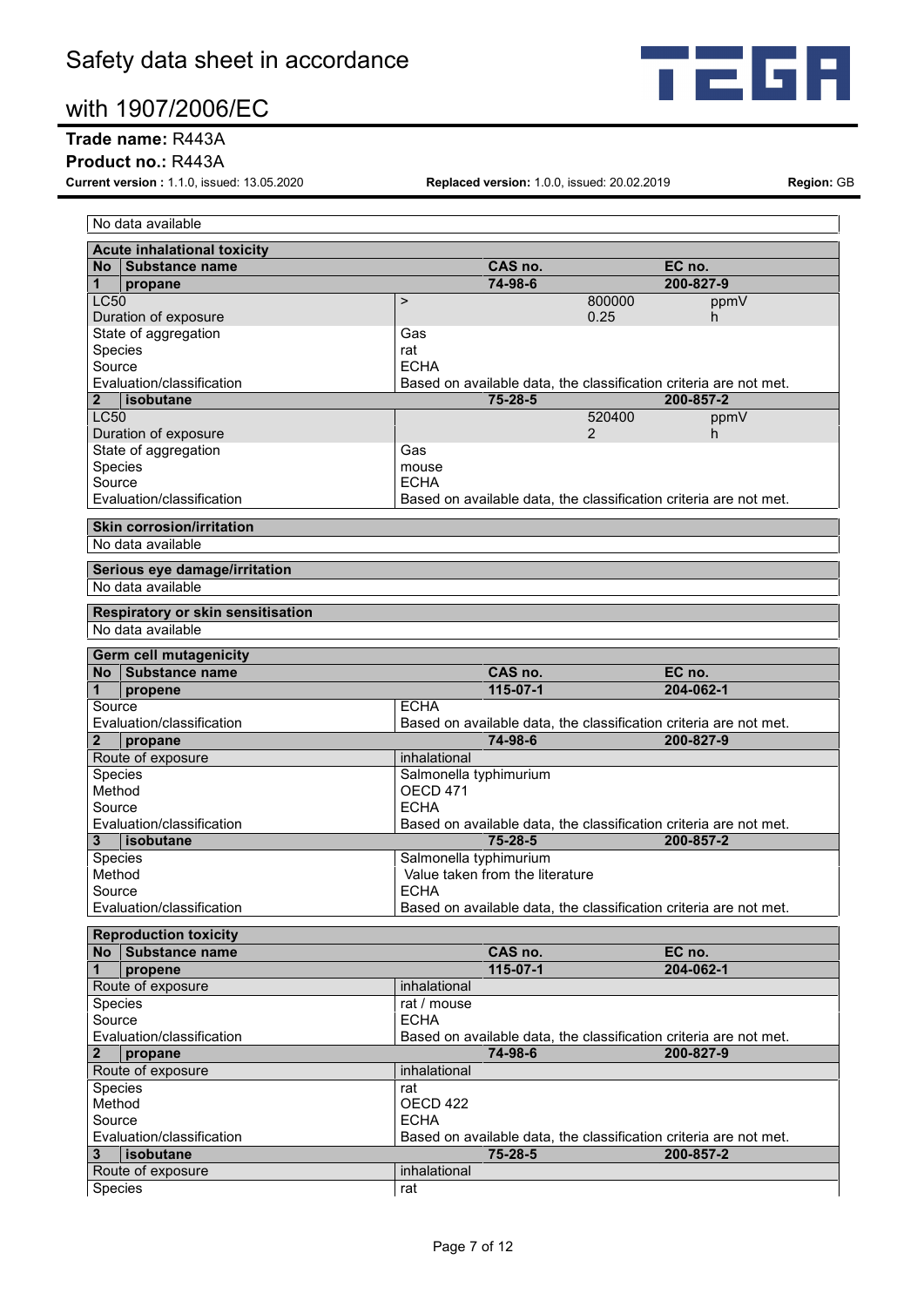

#### **Trade name:** R443A

**Product no.:** R443A

| Current version: 1.1.0, issued: 13.05.2020 | Replaced version: 1.0.0, issued: 20.02.2019                       | Region: GB |
|--------------------------------------------|-------------------------------------------------------------------|------------|
| Method                                     | OECD <sub>422</sub>                                               |            |
| Source                                     | <b>ECHA</b>                                                       |            |
| Evaluation/classification                  | Based on available data, the classification criteria are not met. |            |
|                                            |                                                                   |            |
| Carcinogenicity                            |                                                                   |            |
| No Substance name                          | CAS no.                                                           | EC no.     |
| propene                                    | $115 - 07 - 1$                                                    | 204-062-1  |
| Route of exposure                          | inhalational                                                      |            |
| <b>Species</b>                             | rat / mouse                                                       |            |
| Source                                     | <b>ECHA</b>                                                       |            |
| Evaluation/classification                  | Based on available data, the classification criteria are not met. |            |
|                                            |                                                                   |            |
| <b>STOT - single exposure</b>              |                                                                   |            |
| No data available                          |                                                                   |            |
| <b>STOT - repeated exposure</b>            |                                                                   |            |
| No Substance name                          | CAS no.                                                           | EC no.     |
| propene                                    | $115 - 07 - 1$                                                    | 204-062-1  |
| Route of exposure                          | inhalational                                                      |            |
| Species                                    | rat / mouse                                                       |            |
| Source                                     | <b>FCHA</b>                                                       |            |
| Evaluation/classification                  | Based on available data, the classification criteria are not met. |            |
|                                            |                                                                   |            |
| $\mathbf{2}$<br>propane                    | 74-98-6                                                           | 200-827-9  |
| Route of exposure                          | inhalational                                                      |            |
| Species                                    | rat                                                               |            |
| Method                                     | OECD 422                                                          |            |
| Source                                     | <b>ECHA</b>                                                       |            |
| Evaluation/classification                  | Based on available data, the classification criteria are not met. |            |
| 3<br>l isobutane                           | $75 - 28 - 5$                                                     | 200-857-2  |
| Route of exposure                          | inhalational                                                      |            |
| Species                                    | rat                                                               |            |
| Method                                     | OECD 422                                                          |            |
| Source                                     | <b>ECHA</b>                                                       |            |

### **SECTION 12: Ecological information**

### **12.1 Toxicity**

| Toxicity to fish (acute) |                      |             |                |      |           |  |
|--------------------------|----------------------|-------------|----------------|------|-----------|--|
| <b>No</b>                | Substance name       |             | CAS no.        |      | EC no.    |  |
| $\overline{1}$           | propene              |             | $115 - 07 - 1$ |      | 204-062-1 |  |
| <b>LC50</b>              |                      |             |                | 51.7 | mg/l      |  |
|                          | Duration of exposure |             |                | 96   | h         |  |
| Species                  |                      | fish        |                |      |           |  |
| Method                   |                      | QSAR        |                |      |           |  |
| Source                   |                      | <b>ECHA</b> |                |      |           |  |
|                          |                      |             |                |      |           |  |

#### **Toxicity to fish (chronic)** No data available

| <b>Toxicity to Daphnia (acute)</b> |                |         |                |      |           |
|------------------------------------|----------------|---------|----------------|------|-----------|
| <b>No</b>                          | Substance name |         | CAS no.        |      | EC no.    |
|                                    | propene        |         | $115 - 07 - 1$ |      | 204-062-1 |
| EC <sub>50</sub>                   |                |         |                | 28.2 | mg/l      |
| Duration of exposure               |                |         |                | 48   |           |
| Species                            |                | Daphnia |                |      |           |
| Method                             |                | QSAR    |                |      |           |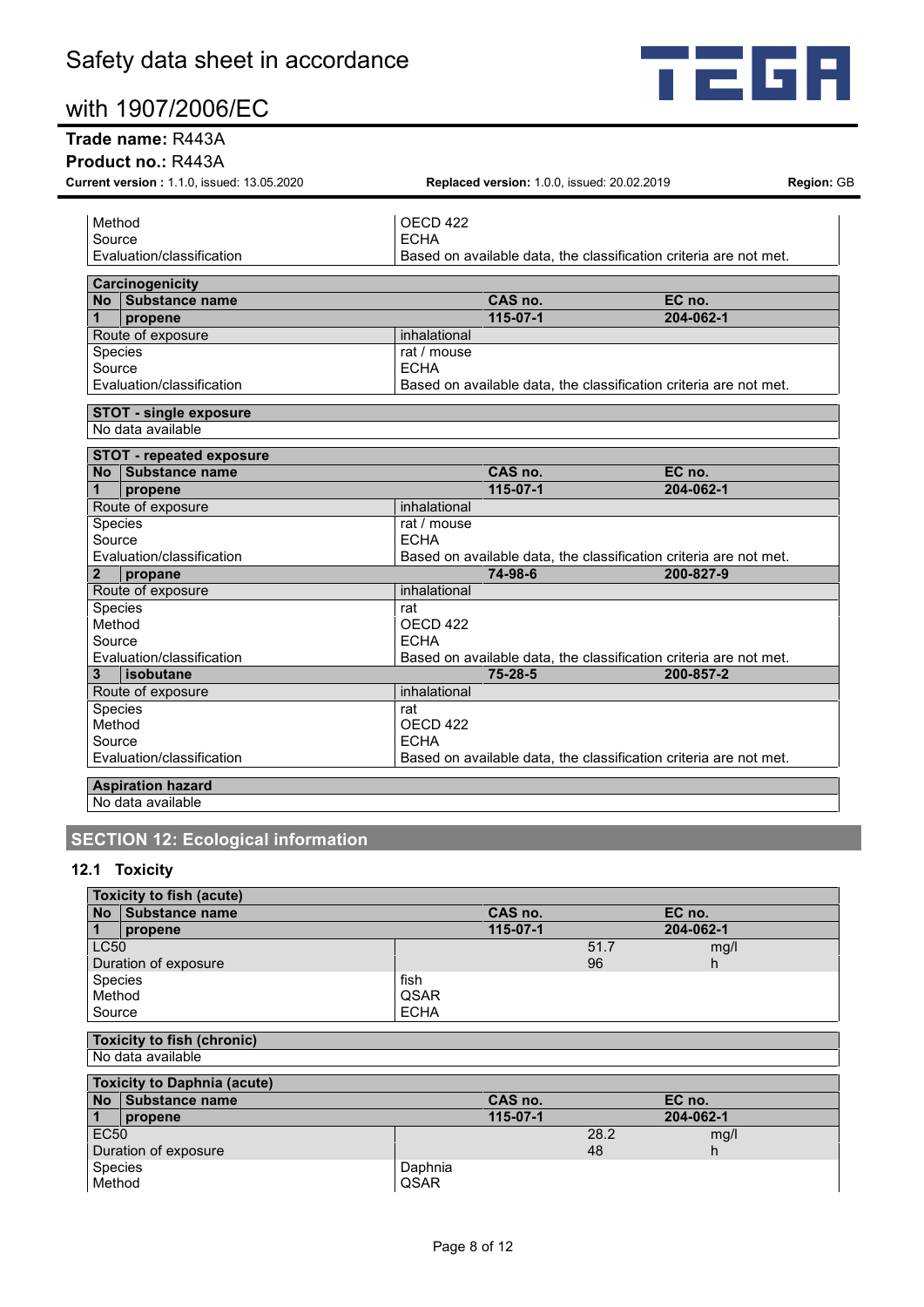

#### **Trade name:** R443A

#### **Product no.:** R443A

**Current version :** 1.1.0, issued: 13.05.2020 **Replaced version:** 1.0.0, issued: 20.02.2019 **Region:** GB

| Source                               | <b>ECHA</b> |                |      |           |
|--------------------------------------|-------------|----------------|------|-----------|
| <b>Toxicity to Daphnia (chronic)</b> |             |                |      |           |
| No data available                    |             |                |      |           |
| <b>Toxicity to algae (acute)</b>     |             |                |      |           |
| Substance name<br>No.                |             | CAS no.        |      | EC no.    |
| 1<br>propene                         |             | $115 - 07 - 1$ |      | 204-062-1 |
| <b>EC50</b>                          |             |                | 12.1 | mg/l      |
| Duration of exposure                 |             |                | 96   | h         |
| Species                              | Algae       |                |      |           |
| Method                               | QSAR        |                |      |           |
| Source                               | <b>ECHA</b> |                |      |           |
| <b>Toxicity to algae (chronic)</b>   |             |                |      |           |
| No data available                    |             |                |      |           |
| <b>Bacteria toxicity</b>             |             |                |      |           |
| No data available                    |             |                |      |           |
| 12.2 Persistence and degradability   |             |                |      |           |
| <b>Biodegradability</b>              |             |                |      |           |
| Substance name<br><b>No</b>          |             | CAS no.        |      | EC no.    |

| <b>IVU</b>      | <b>Supstance name</b>    | UAJ IIU.               |     | EV IIV.       |  |
|-----------------|--------------------------|------------------------|-----|---------------|--|
|                 | propane                  | 74-98-6                |     | 200-827-9     |  |
| <b>Type</b>     |                          | aerobic biodegradation |     |               |  |
| Value           |                          |                        | 50  | %             |  |
| Duration        |                          |                        | 3   | d             |  |
| Method          |                          | QSAR                   |     |               |  |
| Source          |                          | <b>ECHA</b>            |     |               |  |
|                 | Evaluation               | readily biodegradable  |     |               |  |
| isobutane       |                          | $75 - 28 - 5$          |     | 200-857-2     |  |
| <b>Type</b>     |                          | aerobic biodegradation |     |               |  |
| Value           |                          |                        | 50  | $\frac{0}{0}$ |  |
| <b>Duration</b> |                          |                        | 3.1 | d             |  |
| Method          |                          | QSAR                   |     |               |  |
| Source          |                          | <b>ECHA</b>            |     |               |  |
| Evaluation      |                          | readily biodegradable  |     |               |  |
|                 | <b>Abiotic Degration</b> |                        |     |               |  |
| <b>No</b>       | <b>Substance name</b>    | CAS no.                |     | EC no.        |  |
| 1               | propene                  | 115-07-1               |     | 204-062-1     |  |

|           |             | No TSupstance name |            | <b>CAS NO.</b> |  | EG NO.    |  |
|-----------|-------------|--------------------|------------|----------------|--|-----------|--|
|           |             | propene            |            | $115 - 07 - 1$ |  | 204-062-1 |  |
|           | <b>Type</b> |                    | Photolysis |                |  |           |  |
| Half-life |             |                    |            | 14.6           |  |           |  |
| Source    |             | <b>ECHA</b>        |            |                |  |           |  |

#### **12.3 Bioaccumulative potential**

| Partition coefficient: n-octanol/water |                 |                |      |             |  |  |
|----------------------------------------|-----------------|----------------|------|-------------|--|--|
| <b>No</b><br><b>Substance name</b>     |                 | CAS no.        |      | EC no.      |  |  |
| propene                                |                 | $115 - 07 - 1$ |      | 204-062-1   |  |  |
| log Pow                                |                 |                | 1.77 |             |  |  |
| Reference temperature                  |                 |                | 20   | $^{\circ}C$ |  |  |
| with reference to                      | pH <sub>7</sub> |                |      |             |  |  |
| Source                                 | <b>ECHA</b>     |                |      |             |  |  |
| propane                                |                 | 74-98-6        |      | 200-827-9   |  |  |
| log Pow                                | appr.           |                | 1.8  |             |  |  |
| Method                                 | QSAR            |                |      |             |  |  |
| Source                                 | <b>ECHA</b>     |                |      |             |  |  |
| isobutane<br>3                         |                 | 75-28-5        |      | 200-857-2   |  |  |
| log Pow                                |                 |                | 2.80 |             |  |  |
| Reference temperature                  |                 |                | 20   | $^{\circ}C$ |  |  |
| with reference to                      | pH 7            |                |      |             |  |  |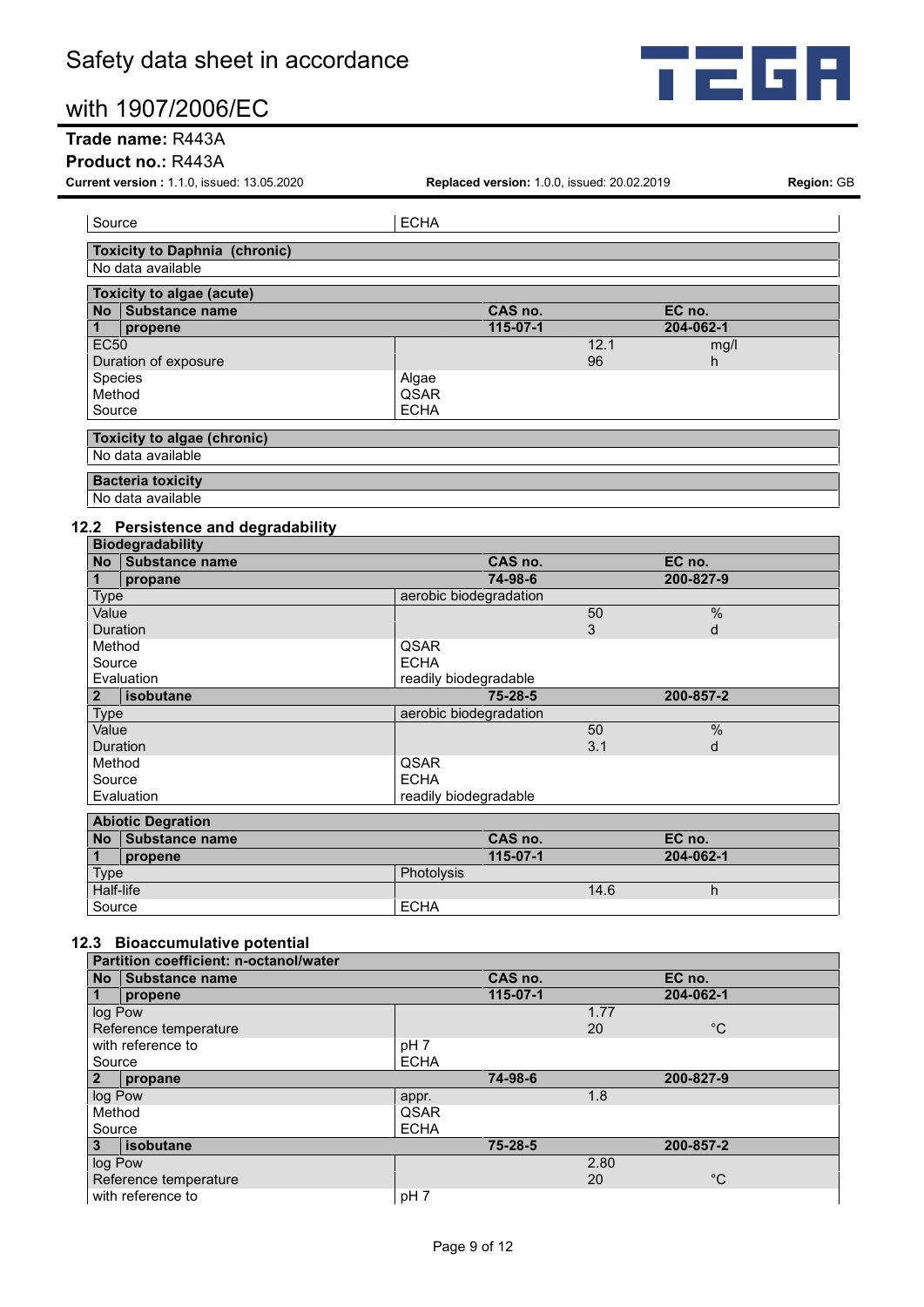

#### **Trade name:** R443A

#### **Product no.:** R443A

**Current version :** 1.1.0, issued: 13.05.2020 **Replaced version:** 1.0.0, issued: 20.02.2019 **Region:** GB

#### **12.4 Mobility in soil**

No data available.

#### **12.5 Results of PBT and vPvB assessment**

Source ECHA

| <b>Results of PBT and vPvB assessment</b> |                                                                 |  |  |  |
|-------------------------------------------|-----------------------------------------------------------------|--|--|--|
| <b>PBT</b> assessment                     | The components of this product are not considered to be a PBT.  |  |  |  |
| vPvB assessment                           | The components of this product are not considered to be a vPvB. |  |  |  |

#### **12.6 Other adverse effects**

No data available.

#### **12.7 Other information**

#### **Other information**

Do not discharge product unmonitored into the environment.

**SECTION 13: Disposal considerations**

#### **13.1 Waste treatment methods**

#### **Product**

dispose of in accordance with local regulation.

Allocation of a waste code number, according to the European Waste Catalogue, should be carried out in agreement with the regional waste disposal company.

#### **Packaging**

Compressed gas packaging under pressure. Do not open by force. Do not heat above 50°C. Dispose of compressed gas packagings only if completely discharged. Do not burn empty compressed gas packagings. Do not pierce, cut or weld uncleaned containers.

#### **SECTION 14: Transport information**

#### **14.1 Transport ADR/RID/ADN**

|      | Hansport AbivitibiAbit          |                                  |
|------|---------------------------------|----------------------------------|
|      | Class                           | $\overline{2}$                   |
|      | Classification code             | 2F                               |
|      | Hazard identification no.       | 23                               |
|      | UN number                       | UN3161                           |
|      | Proper shipping name            | LIQUEFIED GAS, FLAMMABLE, N.O.S. |
|      | <b>Technical name</b>           | propene                          |
|      |                                 | propane                          |
|      | Tunnel restriction code         | B/D                              |
|      | I abel                          | 2.1 RID: $(+ 13)$                |
|      | 14.2 Transport IMDG             |                                  |
|      | Class                           | 2.1                              |
|      | UN number                       | UN3161                           |
|      | Proper shipping name            | LIQUEFIED GAS, FLAMMABLE, N.O.S. |
|      | Technical name                  | propene                          |
|      |                                 | propane                          |
|      | EmS                             | $F-D, S-U$                       |
|      | I abel                          | 2.1                              |
| 14.3 | <b>Transport ICAO-TI / IATA</b> |                                  |
|      | Class                           | 2.1                              |
|      | UN number                       | UN3161                           |
|      | Proper shipping name            | Liquefied gas, flammable, n.o.s. |
|      | <b>Technical name</b>           | propene                          |
|      |                                 | propane                          |
|      | Label                           | 2.1                              |
| 14.4 | <b>Other information</b>        |                                  |
|      | No data available.              |                                  |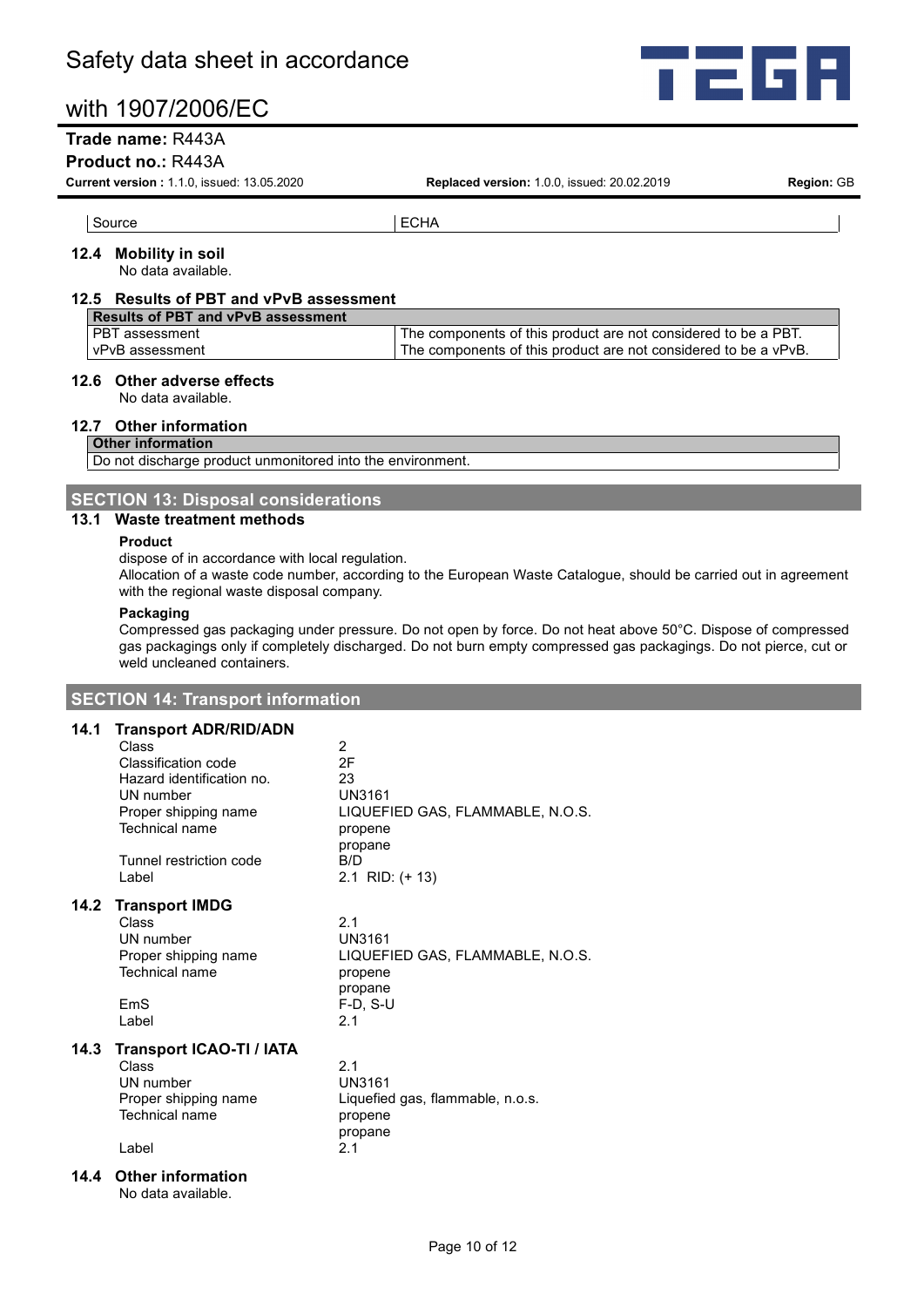

### **Trade name:** R443A

#### **Product no.:** R443A

**Current version :** 1.1.0, issued: 13.05.2020 **Replaced version:** 1.0.0, issued: 20.02.2019 **Region:** GB

#### **14.5 Environmental hazards**

Information on environmental hazards, if relevant, please see 14.1 - 14.3.

#### **14.6 Special precautions for user**

To be transported always in closed, upright and safe containers. Make sure that persons handling these containers are aware of the rules of conduct in case of incident or spillage.

#### **14.7 Transport in bulk according to Annex II of Marpol and the IBC Code** Not relevant

#### **SECTION 15: Regulatory information**

#### **15.1 Safety, health and environmental regulations/legislation specific for the substance or mixture EU regulations**

#### **Regulation (EC) No 1907/2006 (REACH) Annex XIV (List of substances subject to authorisation)**

According to the data available and/or specifications supplied by upstream suppliers, this product does not contain any substances considered as substances requiring authorisation as listed on Annex XIV of the REACH regulation (EC) 1907/2006.

#### **REACH candidate list of substances of very high concern (SVHC) for authorisation**

According to available data and the information provided by preliminary suppliers, the product does not contain substances that are considered substances meeting the criteria for inclusion in annex XIV (List of Substances Subject to Authorisation) as laid down in Article 57 and article 59 of REACH (EC) 1907/2006.

| Regulation (EC) No 1907/2006 (REACH) Annex XVII: RESTRICTIONS ON THE MANUFACTURE, PLACING ON<br>THE MARKET AND USE OF CERTAIN DANGEROUS SUBSTANCES, PREPARATIONS AND ARTICLES                                                  |              |  |  |  |
|--------------------------------------------------------------------------------------------------------------------------------------------------------------------------------------------------------------------------------|--------------|--|--|--|
| The product is considered being subject to REACH regulation (EC) 1907/2006 annexe<br>XVII.                                                                                                                                     | No. 40       |  |  |  |
| Directive 2012/18/EU on the control of major-accident hazards involving dangerous substances                                                                                                                                   |              |  |  |  |
| $\pm$ . The state of the state of the state of the state of the state of the state of the state of the state of the state of the state of the state of the state of the state of the state of the state of the state of the st | <sub>n</sub> |  |  |  |

| This product is subject to Part I of Annex I, risk category: | P2

#### **Other regulations**

Adhere to the national sanitary and occupational safety regulations when using this product.

#### **15.2 Chemical safety assessment**

A chemical safety assessment has not been carried out for this mixture.

#### **SECTION 16: Other information**

#### **Sources of key data used to compile the data sheet:**

Regulation (EC) No 1907/2006 (REACH), 1272/2008 (CLP) as amended in each case.

EC Directives 2000/39/EC, 2006/15/EC, 2009/161/EU

National Threshold Limit Values of the corresponding countries as amended in each case.

Transport regulations according to ADR, RID, IMDG, IATA as amended in each case.

The data sources used to determine physical, toxic and ecotoxic data, are indicated directly in the corresponding chapter.

#### **Notes relating to the identification, classification and labelling of substances and mixtures ((EC) No 1272/2008, Annex VI)**

C Some organic substances may be marketed either in a specific isomeric form or as a mixture of several isomers. In this case the supplier must state on the label whether the substance is a specific isomer or a mixture of isomers.

U When put on the market gases have to be classified as 'Gases under pressure', in one of the groups compressed gas, liquefied gas, refrigerated liquefied gas or dissolved gas. The group depends on the physical state in which the gas is packaged and therefore has to be assigned case by case.

#### **Department issuing safety data sheet** UMCO GmbH